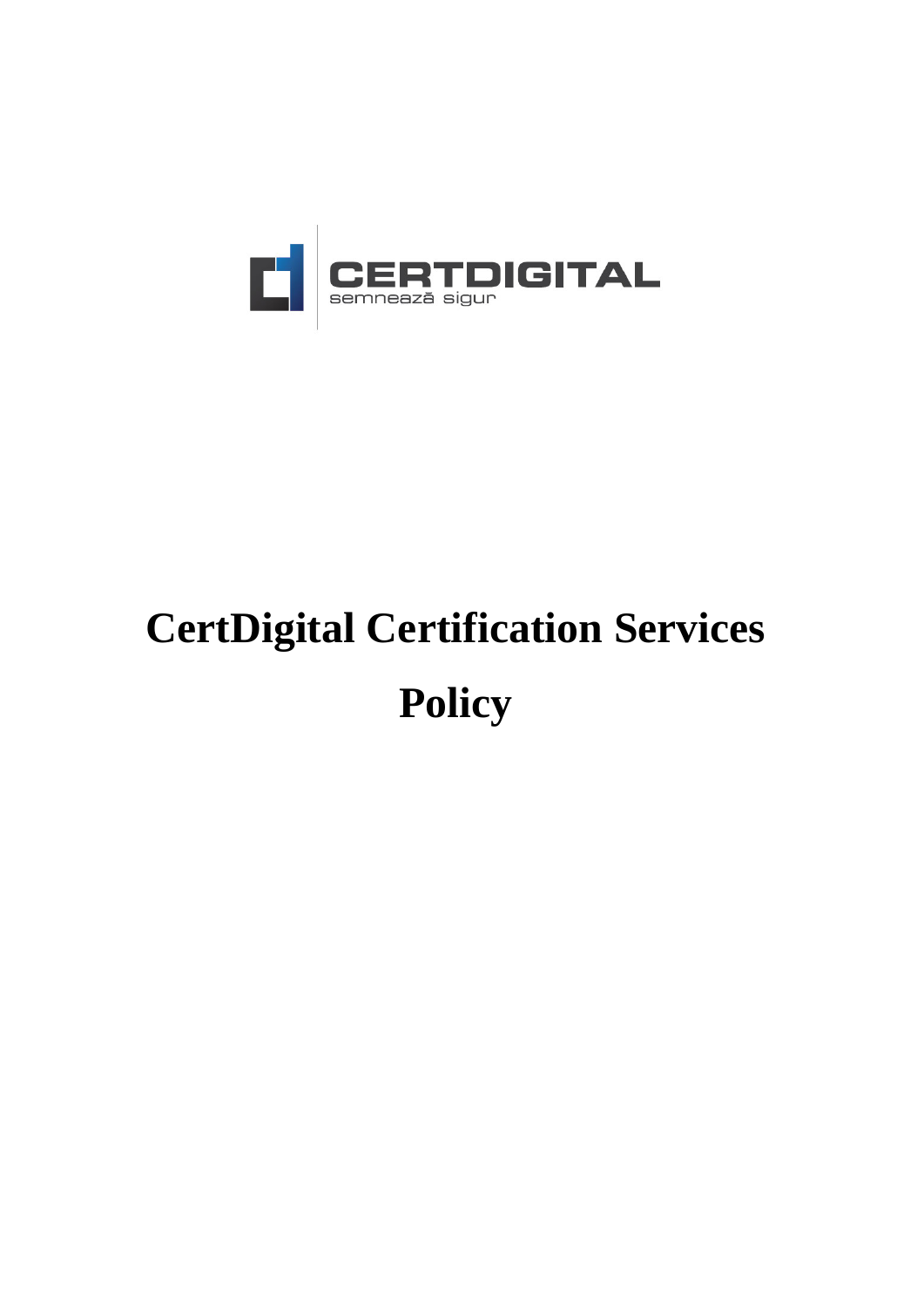| Version: |            | <b>CertDigital Certification Services Policy</b> |  |
|----------|------------|--------------------------------------------------|--|
| Date:    | 19/03/2011 |                                                  |  |

| <b>ISSUED BY:</b>                                |                          |             |  |  |
|--------------------------------------------------|--------------------------|-------------|--|--|
| <b>DEPARTAMENT</b>                               | <b>NAME</b>              | <b>DATE</b> |  |  |
| <b>ELECTRONIC SERVICES</b><br><b>COMPARTMENT</b> | <b>COMPARTMENT CHIEF</b> | 19.03.2011  |  |  |

| <b>APPROVED BY:</b>                             |                                       |             |  |  |  |
|-------------------------------------------------|---------------------------------------|-------------|--|--|--|
| <b>DEPARTMENT</b>                               | <b>NAME</b>                           | <b>DATE</b> |  |  |  |
| MANAGEMENT OF POLICIES AND<br><b>PROCEDURES</b> | <b>Electronic Services</b><br>Manager | 01.06.2016  |  |  |  |

| <b>HISTORY OF MODIFIERS:</b> |                                    |                                                                                                                                                                                |              |  |  |  |
|------------------------------|------------------------------------|--------------------------------------------------------------------------------------------------------------------------------------------------------------------------------|--------------|--|--|--|
| <b>VERSION</b>               | <b>AUTHOR</b>                      | <b>DETAILS OF MODIFICATIONS</b>                                                                                                                                                | <b>DATE:</b> |  |  |  |
| 1.0.0                        | <b>COMPARTMENT</b><br><b>CHIEF</b> | Publication of the first version                                                                                                                                               | 19.03.2011   |  |  |  |
| 1.0.1                        | <b>Technical Director</b>          | Adding new certification authorities<br>CertDigital Qualified CA Class 3 G2<br>CertDigital Enterprise CA Class 3 G2<br>CertDigital NonRepudiation CA Class 4<br>G <sub>2</sub> | 01.06.2016   |  |  |  |
| 1.1                          | Electronic Services<br>Manager     | Revision and alignment to the<br>requirements of European Regulation<br>no. 910/2014                                                                                           | 19.04.2017   |  |  |  |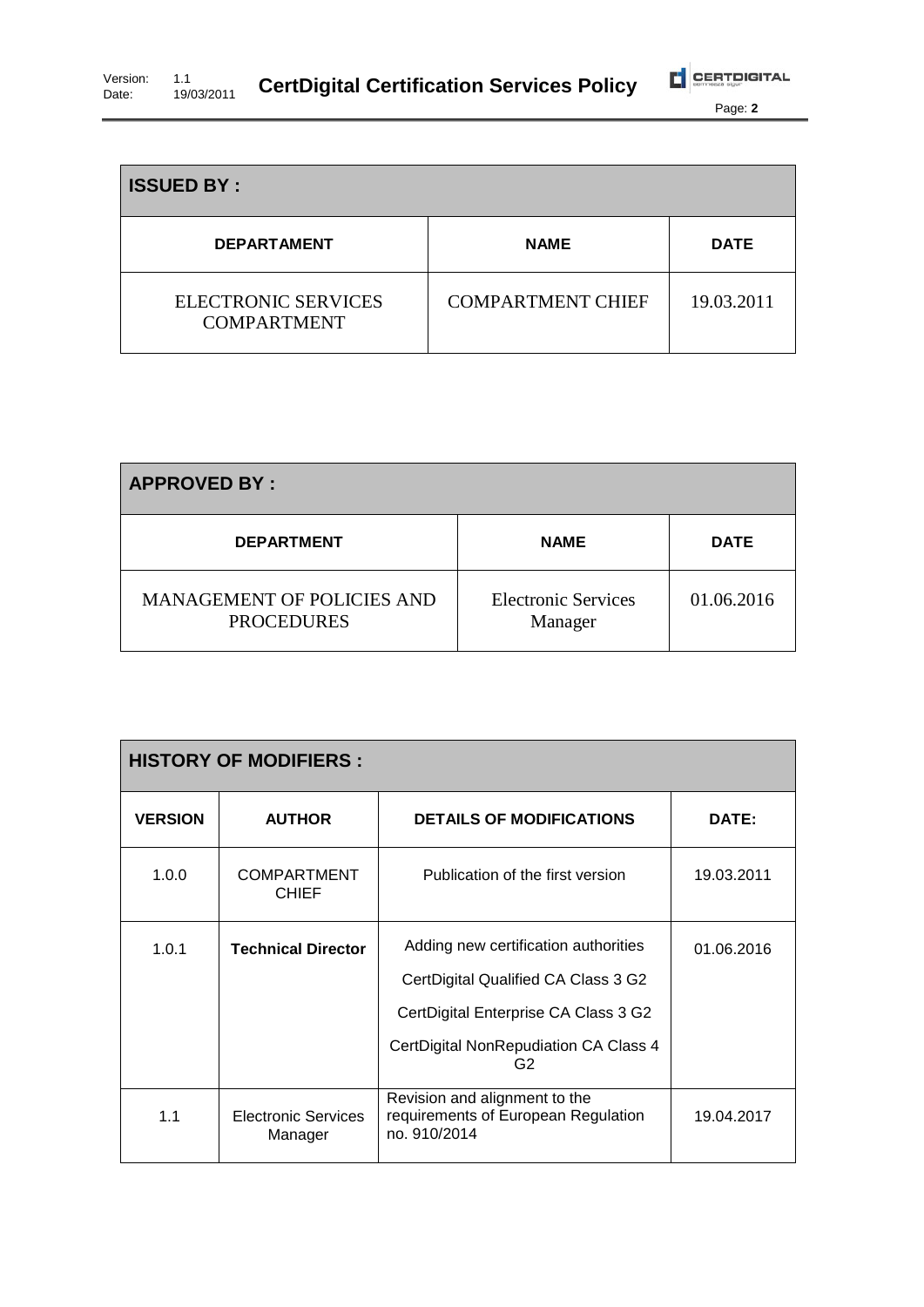# **Cuprins**

| $1_{-}$ |      |  |
|---------|------|--|
|         | 1.1. |  |
|         | 1.2. |  |
| 2.      |      |  |
| 2.1     |      |  |
| 2.2     |      |  |
| 2.3     |      |  |
| 2.4     |      |  |
| 3.      |      |  |
| 3.1     |      |  |
|         | 3.2  |  |
| 4.      |      |  |
| 5.      |      |  |
| 6.      |      |  |
| 7.      |      |  |
| 8.      |      |  |
| 9.      |      |  |
|         |      |  |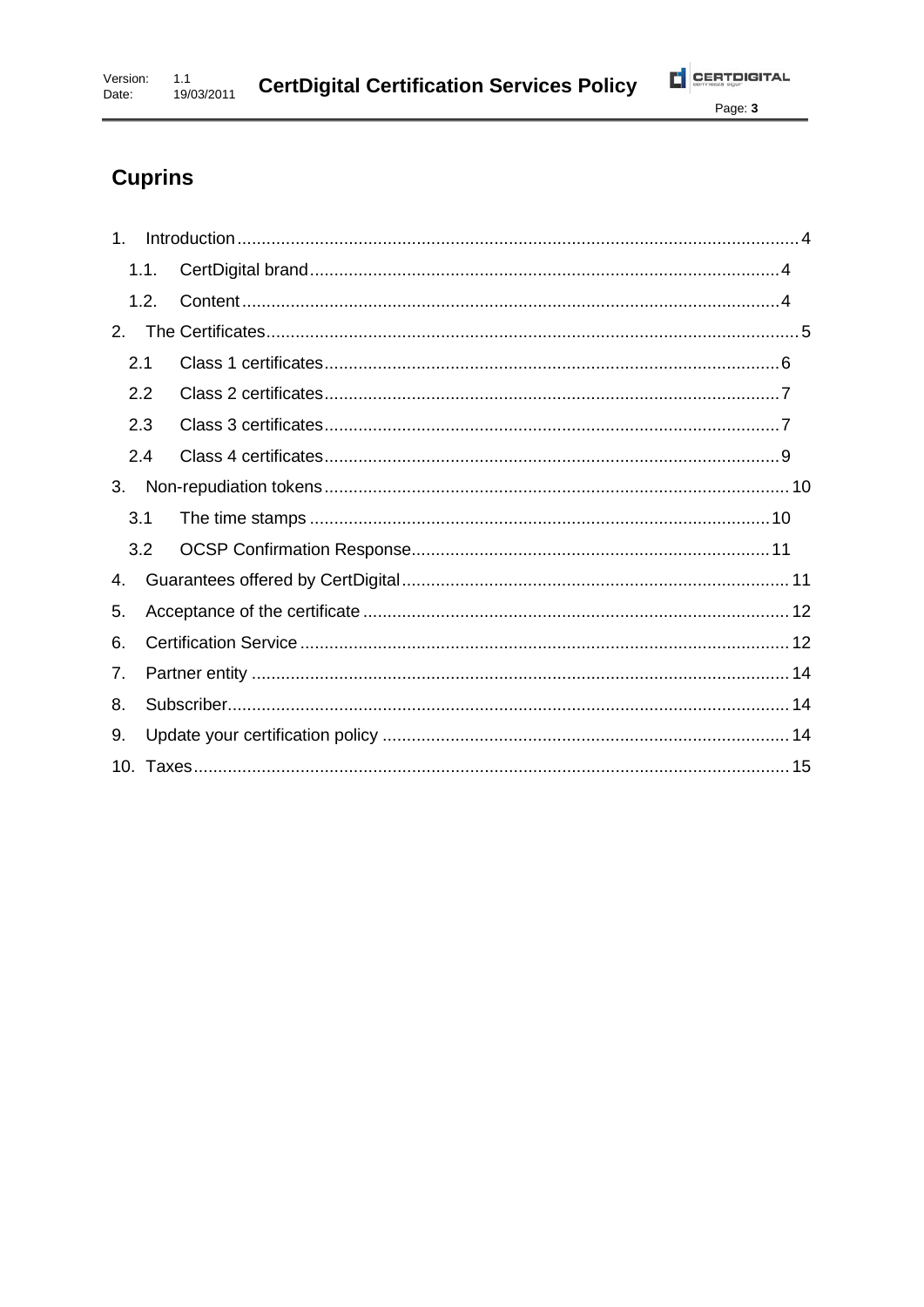### **1.1. CertDigital brand**

**1. Introduction**

CertDigital is the registered trademark under which S.C. Centrul de Calcul S.A. Provides certification and time-stamping services. Every time CertDigital refers to the content of this document, those references involve the S.C. Centrul de Calcul S.A.

#### **1.2. Content**

CertDigital Certification Policy (CP) describes the rules and general principles applied by CertDigital in the process of public key certification and use of time stamping authority (TSA) as well as other non-repudiation services.

Certification policy defines:

- $\Box$  entities involved in certification processes,
- $\Box$  the responsibilities and obligations of each entity,
- $\Box$  types of certificates,
- $\Box$  confirmation types,
- $\Box$  identity verification procedures
- $\Box$  scope of applicability.

The detailed description of the above rules is provided in the DPSC Statement of Practice of Certification Services (DPSC) and respectiv In the Declaration of Practice of Time Stamping Services (DPSMT).

Knowing the Certification Services Policy and the Certification Services Practice Statement is of particular relevance to CertDigital's subscribers and partner entities.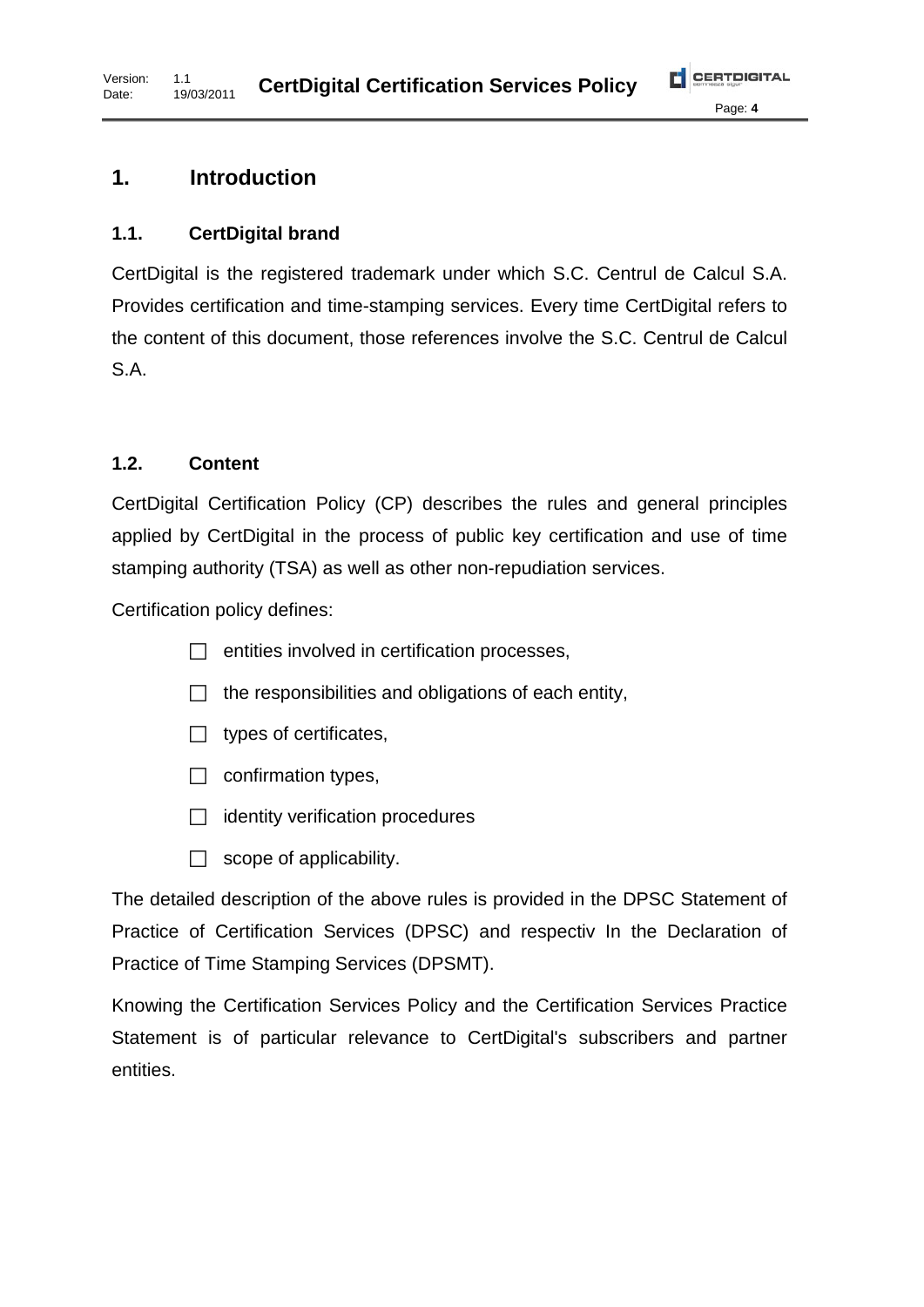# **2. The Certificates**

The certificate is a data string (message) that contains at least the name and authority, identifier, subscriber identifier, public key, validity period, serial number and signature of the issuing authority.

Certificates are used to link the subscriber's personal data to specific public keys.

The owner of the certificate is also the owner of the private key, corresponding to the public key contained in the certificate. The identification data contained in the certificate allows other parties to accurately determine the owner of the certificate. If the private key is used during the electronic signing of a message, the recipient of the message can be certain that the message was created using the private key corresponding to the public key contained in the certificate (so it was created by the owner of the certificate) and the message has not been changed by someone else.

CertDigital Certification Authority CA confirms by issuing a certificate for a subscriber:

> $\Box$  Its identity or the credibility of other data, such as the address of the mailbox;

> $\Box$  The public key contained in the certificate belongs to that subscriber.

> Because of the above, partner entities, after receiving a signed message, can determine who owns the certificate that signed the message and, he may optionally hold him accountable for his actions or commitments

CertDigital provides services in accordance with the legislation and practices in the field. Certification authority keys are protected using security hardware modules (Hardware Security Module - HSM), certified according to FIPS 140-1 and FIPS 140-2 level 3. CertDigital implements physical and procedural system controls.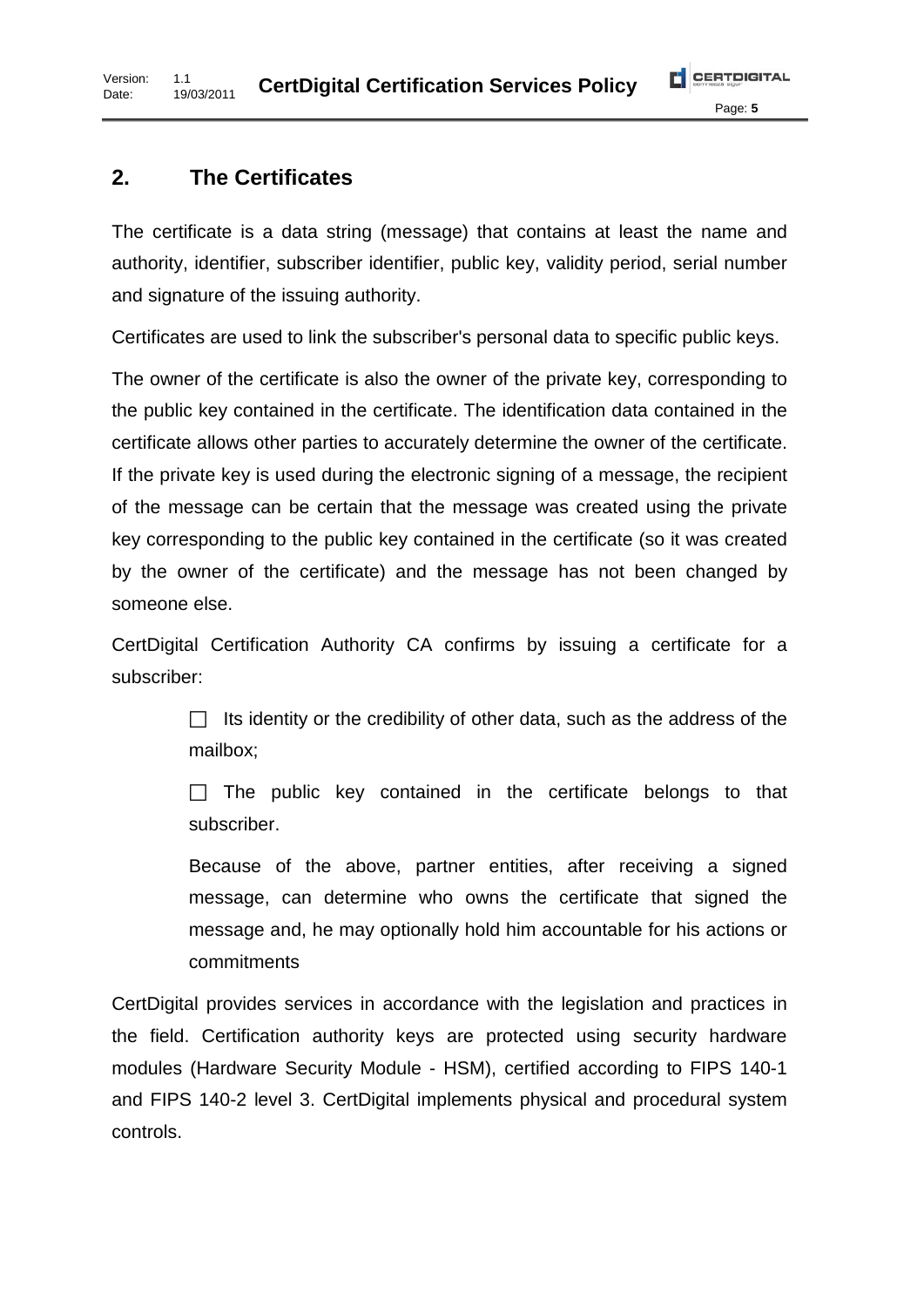CertDigital Certification Authority issues certificates of different Classes, with different levels of credibility. The credibility of the certificate depends on the process of checking the identity of the subscriber and the effort made by CertDigital operators to verify the data sent by the applicant in his application for registration. The certificate class may also depend on the Security class of the server or network device for which the certificate is issued. CertDigital specialists can verify a subscriber's technical status and security class of a subscriber before issuing a certificate of the highest Credibility Class.

CertDigital Certification Authority CA issues certificates to the general public and provides services specific to a public key infrastructure. Among the most important functions of the certificates issued by CertDigital CA are included (but not limited to):

- $\Box$  Signing of electronic documents,
- $\Box$  Electronic seals
- $\Box$  Securing e-mail messages,
- $\Box$  Securing Web transactions,
- $\Box$  Securing network communications
- $\Box$  Applying code signing,
- $\Box$  Stamping time

#### **2.1 Class 1 certificates**

Class 1 certificates are issued by the Certification Authority Cert Digital Simple CA and **CertDigital Simple CA G2**. These certificates are only designed for internal purposes and uses and does not provide any guarantee of the identity of the subject. Simple certificates are primarily intended to test the performance of applications or devices before purchasing final certificates. Certification Authority Cert Digital Simple CA and CertDigital Simple CA G2 issues certificates for almost all purposes. In most cases, during the registration process, the address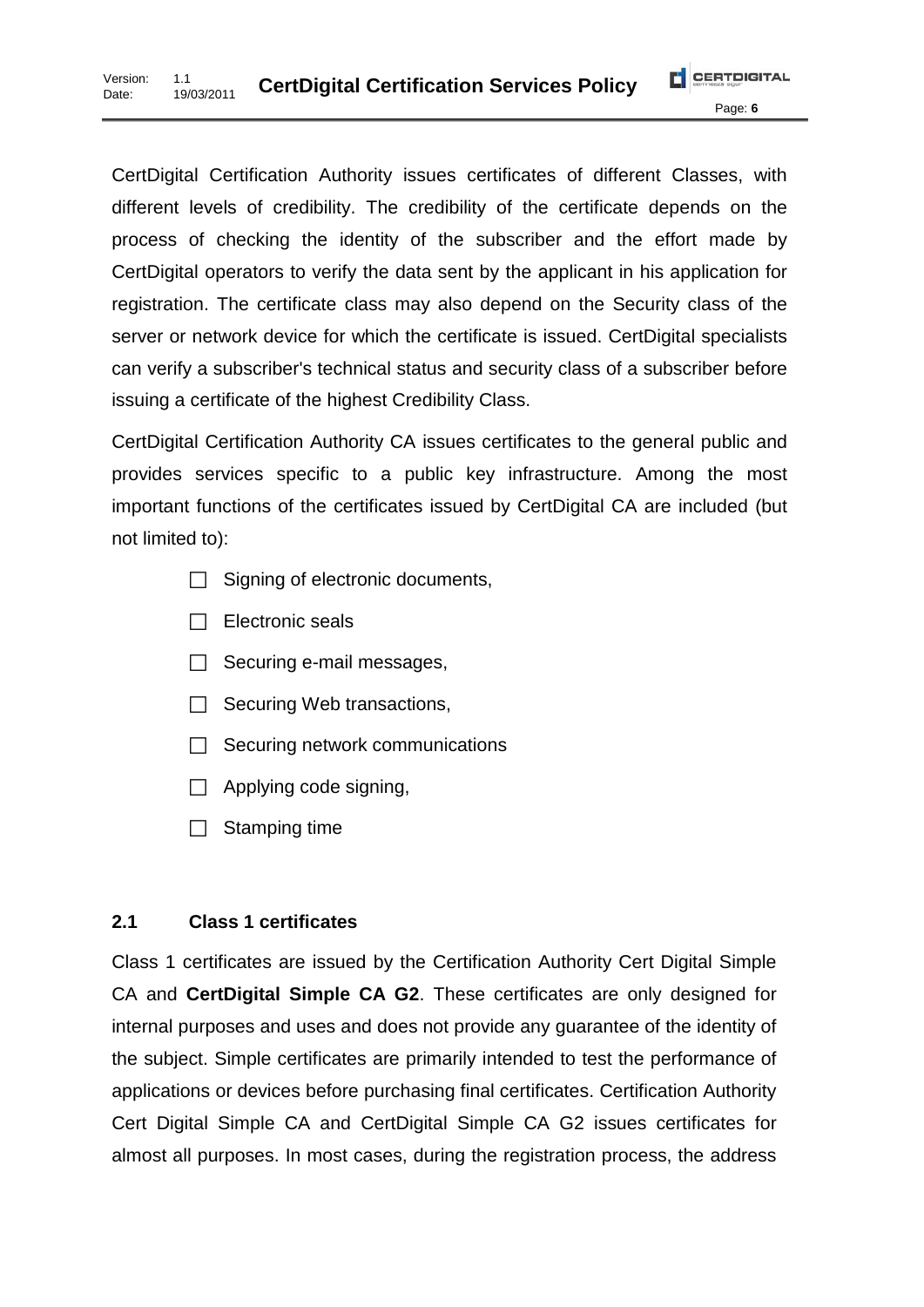of the electronic mailbox and / or the name and surname of the natural person or of the legal entity's representative are being verified.

Class 1 certificates contain the following policy identifier:

#### **{CertDigital}<sup>1</sup> id-policy(1) id-cp(1)id-Class-1(1)**

CertDigital assumes no financial obligation and does not provide any warranty for certificates (and their content) issued under the above policy.

#### **2.2 Class 2 certificates**

Class 2 certificates are issued by the Certification Authority Cert Digital Organization CA Class 2 and **CertDigital Organization CA Class 2 G2**. These are personal certificates and are primarily intended to secure electronic mail or authenticate customers during online sessions. Operators of Certification Authorities Cert Digital Organization CA Class 2 and CertDigital Organization CA Class 2 G2 checks data provided by customers during the certification process. The identity of the requesting natural person or the representative of the legal person is subject to a detailed check. The authenticity of the e-mail box address included in the certificate is also verified.

Class 2 certificates contain the following policy identifier:

#### **{CertDigital}.id-policy(1).id-cp(1).id-Class-2(2)**

Certificates issued under this policy offer limited guarantees and responsibilities.

#### **2.3 Class 3 certificates**

-

Class 3 certificates are issued by 2 Certification Authorities: **CertDigital Enterprise CA Class 3 G2,** and **CertDigital Qualified CA Class 3 G2**.

Certificates issued in this class can be Qualified or Certified Certificates for securing binary objects and protecting data transmissions using the IPSec, SSL,

 $1$  {CertDigital}=1.3.6.1.4.1.47898= iso(1). identified-organization(3). dod(6). internet(1). private(4). enterprise(1). CertDigital's IANNA assigned number (47898)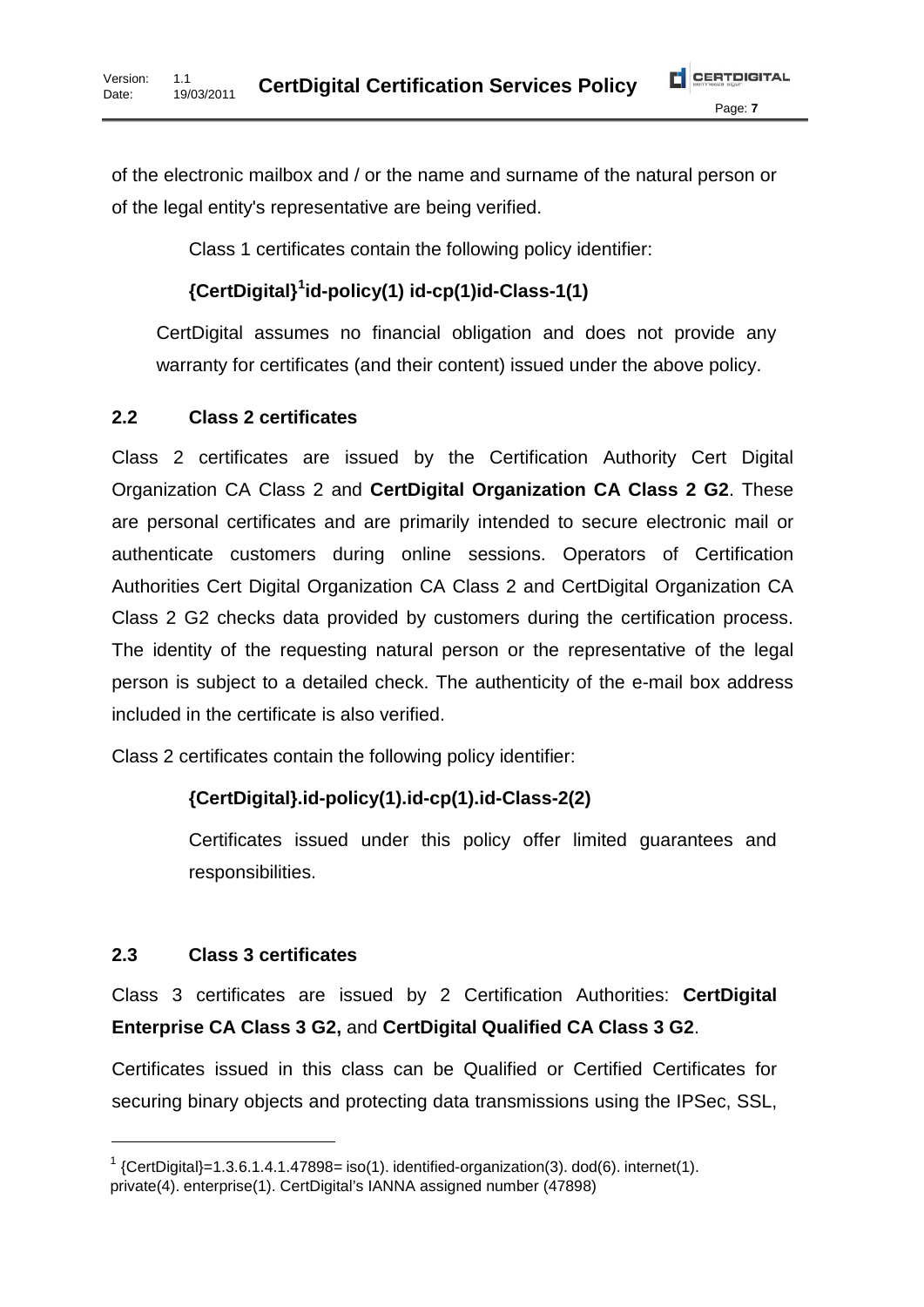and TLS protocols. CertDigital operators verify the data provided by customers (organizations or institutions) during the registration process. All data to be included in the certificate is verified.

Based on a certificate issued by CertDigital Enterprise CA Class 3 G2 or CertDigital Qualified CA Class 3 G2, you can accurately determine the identity of a subject or the authenticity of an organization.

Qualified Certificates issued by CertDigital Qualified CA Class 3 G2 can be used to create electronic signatures to replace handwritten signatures.

**Qualified certificates** are issued by the Certification Authorities Cert **CertDigital Qualified CA Class 3 G2**. These certificates are compliant with European Parliament Directive 1999/93 / EC on the Community Electronic Signature Framework, Electronic Signature Law 455/2001 from Romania and Government Decision 1259 / December 2001 on the Rules for the Application of the Electronic Signature Law.

Certification Authorities **CertDigital Enterprise CA Class 3 G2** and **CertDigital Qualified CA Class 3 G2** use a certificate issued with the algorithm sha256WithRSAEncryption (OID: 1.2.840.113549.1.1.11).

Class 3 certificates contain the following policy identifier:

#### **{CertDigital} id-policy(1) id-cp(1)id-Class-3(3)**

In addition, for the Qualified Certificates, the policy identifier is added**itu-t(0).identified-organization(4).etsi(0).qualified-certificate-**

**policies(1456).policy-identifiers(1). qcp-public-with-sscd (1),** for certificates issued by **CertDigital Enterprise CA Class 3 G2** add the policy identifier **{joint**‐ **iso**‐**itu**‐**t(2) international**‐**organizations(23) ca**‐**browser**‐**forum(140) certificate**‐ **policies(1) baseline**‐ **requirements(2) subject**‐**identity**‐**validated(2)} (2.23.140.1.2.2)** 

CertDigital's financial responsibility for data from certificates issued under the above policy is outlined in the Statement of Certification Services Practices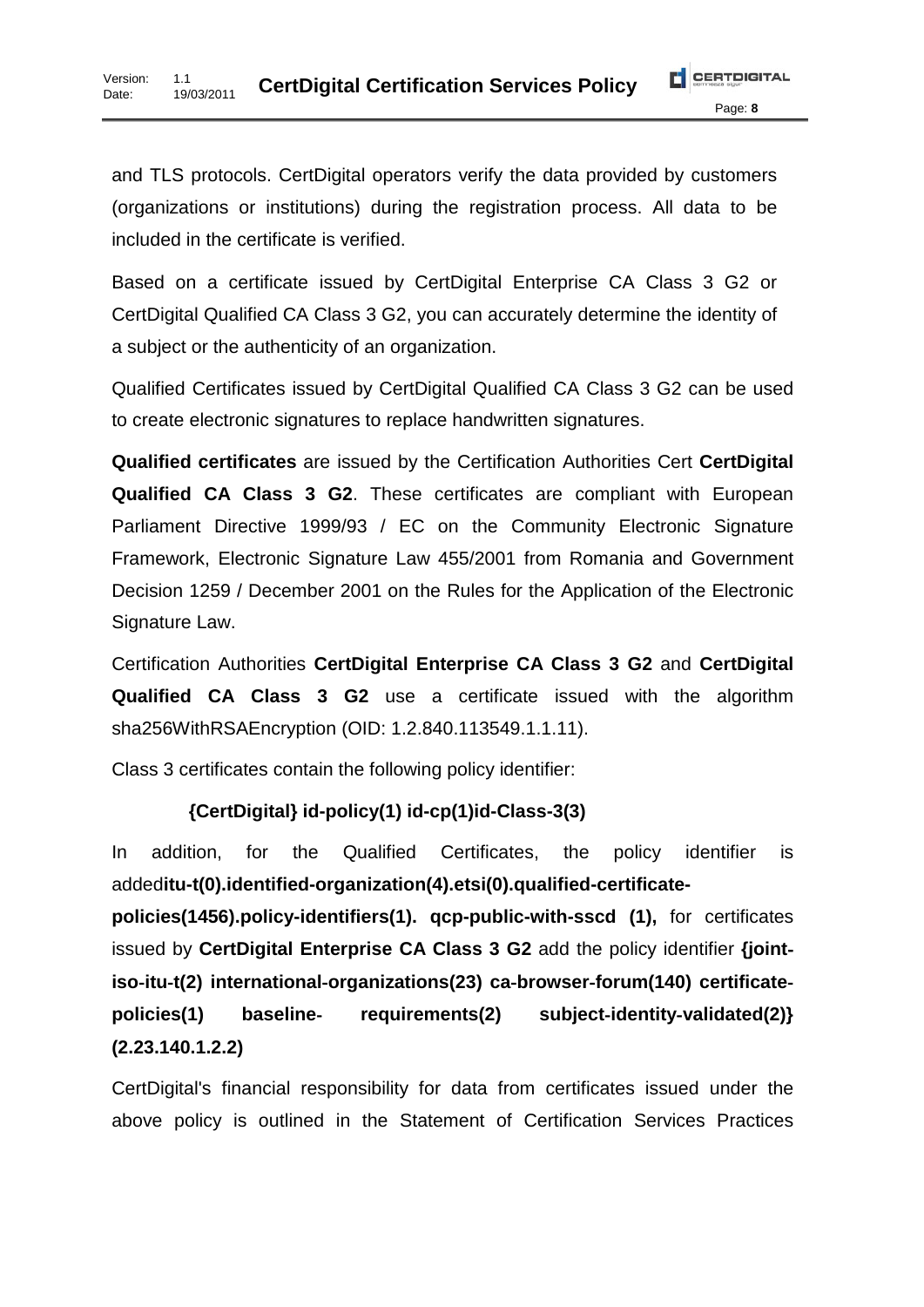(DPSC). Certificates issued under this policy provide full guarantees and responsibilities

#### **2.4 Class 4 certificates**

Class 4 certificates are issued by the Authorities CertDigital Non-Repudiation CA Class 4 G2. These certificates are primarily intended for subordinate Certification Authorities or other trusted service providers (OCSP or Authorities for Time stamping). CertDigital Non-Repudiation CA Class 4 G2 operators Verifies the identity of customers who have to appear personally at one of CertDigita's counters. We will verify the empowerment of the firm, the authenticity and the correctness of the provided identity documents as well as the acts of the organization. CertDigital Non-Repudiation CA Class 4 G2 also accepts authenticated documents by a notary. Based on a certificate issued by CertDigital Non-Repudiation CA Class 4 G2, it is possible to determine exactly the identity of a subject, the authenticity of an organization or the credibility of an external Certification Authority. Subscriber keys that hold a Class 4 certificate must be protected using hardware security modules (HSMs)

Class 4 certificates contain the following policy identifier:

#### **{CertDigital} id-policy(1) id-cp(1)id-Class-4(4)**

Certificates issued under this policy provide full guarantees and responsibilities.

CertDigital Subscriber can choose the type of certificate according to its needs. The types of certificates are described in detail in the Statement of Certification Services Practices (DPSC) which can be consulted on the CertDigital Web site. This information can also be received by e-mail by sending a message to: office@certdigital.ro.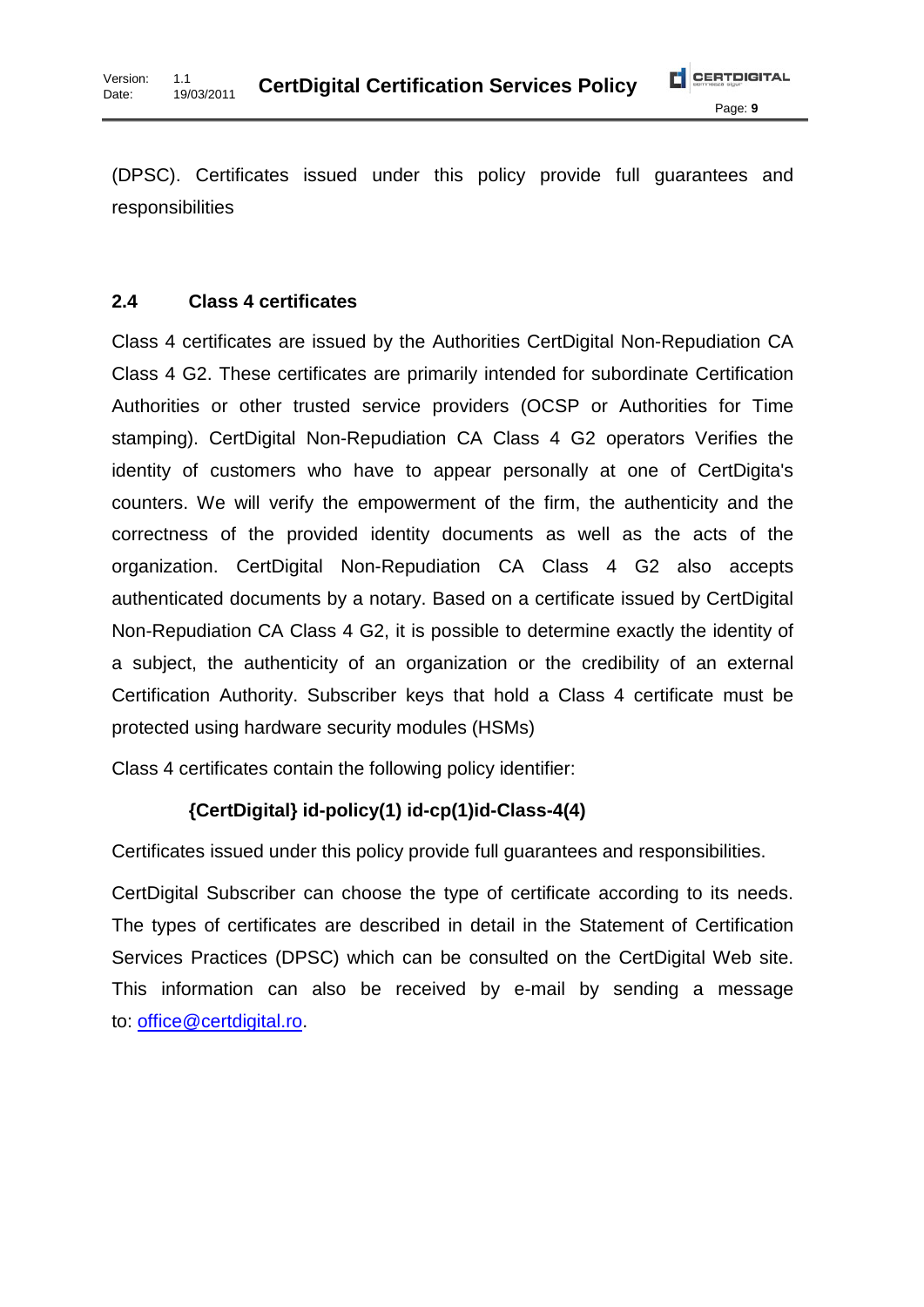# **3. Non-repudiation tokens**

Non-repudiation tokens are data structures (messages) containing at least:

 $\Box$  Information provided by the customer (eg, hash value, serial number of the certificate, application number, etc.) to a non-repudiation authority and

 $\Box$  The electronic signature of the respective authority

Non-repudiating authorities offering customer service are affiliated with CertDigital. By issuing a token, a non-repudiation authority confirms the occurrence of an event at the moment of its creation or at a prior time. This event can be: submitting a document, signing date, etc.

The partner entity can verify, based on the received data, the accuracy of the signature based on trust in CertDigital CA G2.

# **3.1 The time stamps**

Timestamps are issued by Cert Digital Time Stamping Authority and CertDigital Time stamping Authority G2. Time stamps, as a basic element in ensuring nonrepudiation, are issued both to private individuals and those belonging to an organization.

 $\Box$  Time-stamps can be incorporated into: Electronic signatures,

- $\Box$  Acceptance of electronic transactions,
- $\Box$  Data archiving,
- $\Box$  Notarization of electronic documents etc.

The rules governing the operation of the Temporary Marking Authority as well as other additional information related to this system are described in a separate document (See the General Policy of Temporal Marking).

The time stamp token contains the following policy identifier: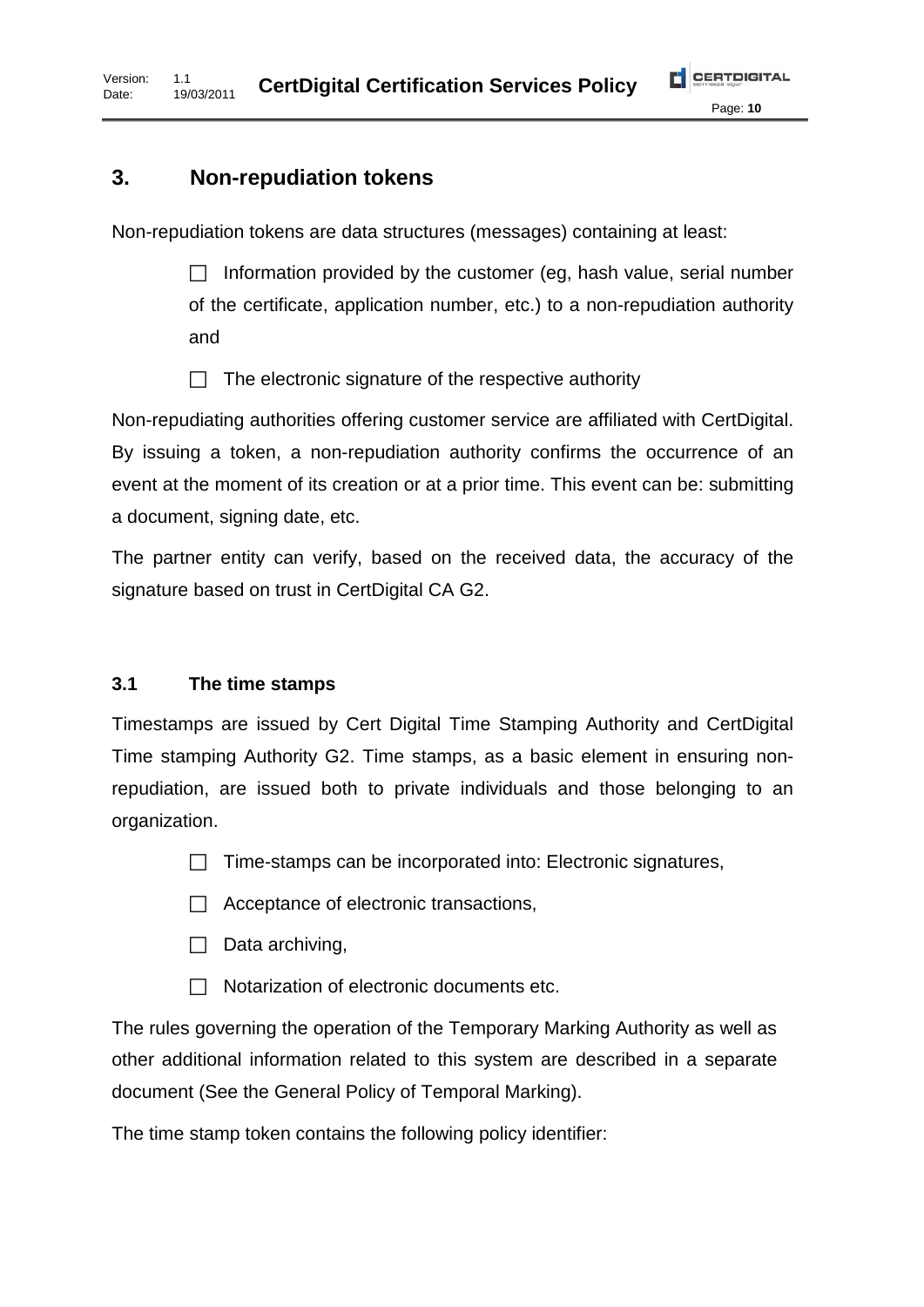# **{CertDigital} 2 .id-Time-Stamping(2).Id-Policy(1)**

CertDigital's financial responsibility for the time, date and other additional information included in the time stamps issued under the above policy is set out in the Statement of Practice of Time Tracking Services. Cert Digital Time Stamping Authority and CertDigital Time stamping Authority G2 provides warranties for time stamps issued within the limits specified in Statement of Practice of Time Stamping Services.

#### **3.2 OCSP Confirmation Response**

OCSP (Online Certificate Status Protocol) responses are issued by the **CertDigital Validation Authority G2**. OCSP responses are primarily used to determine the status of certificates. These services are publicly available and represent an alternative to Revocable Certificate Lists. CertDigital Validation Authority G2 provides warranties for OCSP issued responses within the limits described in the CPP. The way the OCSP authority works and additional information on this service is presented on the web page (see http://www.certdigital.ro) and in Statement of Certification Services Practices.

# **4. Guarantees offered by CertDigital**

-

Depending on the type of certificate issued, CertDigital guarantees that it will make the effort necessary to properly check the information included in the certificates (See the Statement of Certification Services Practices - Chapter 2.1.1: Obligations).

Verification of information is important first of all for partner entities receiving messages from a subscriber who is identified by a qualified digital certificate issued by CertDigital. Consequently, CertDigital is financially responsible for damages resulting from the negligence or errors committed by CertDigital in respect to these types of certificates. CertDigital's responsibilities depend on the

<sup>&</sup>lt;sup>2</sup> {CertDigital}=1.3.6.1.4.1.47898= iso(1). identified-organization(3). dod(6). internet(1). private(4). enterprise(1). CertDigital's IANNA assigned number (47898)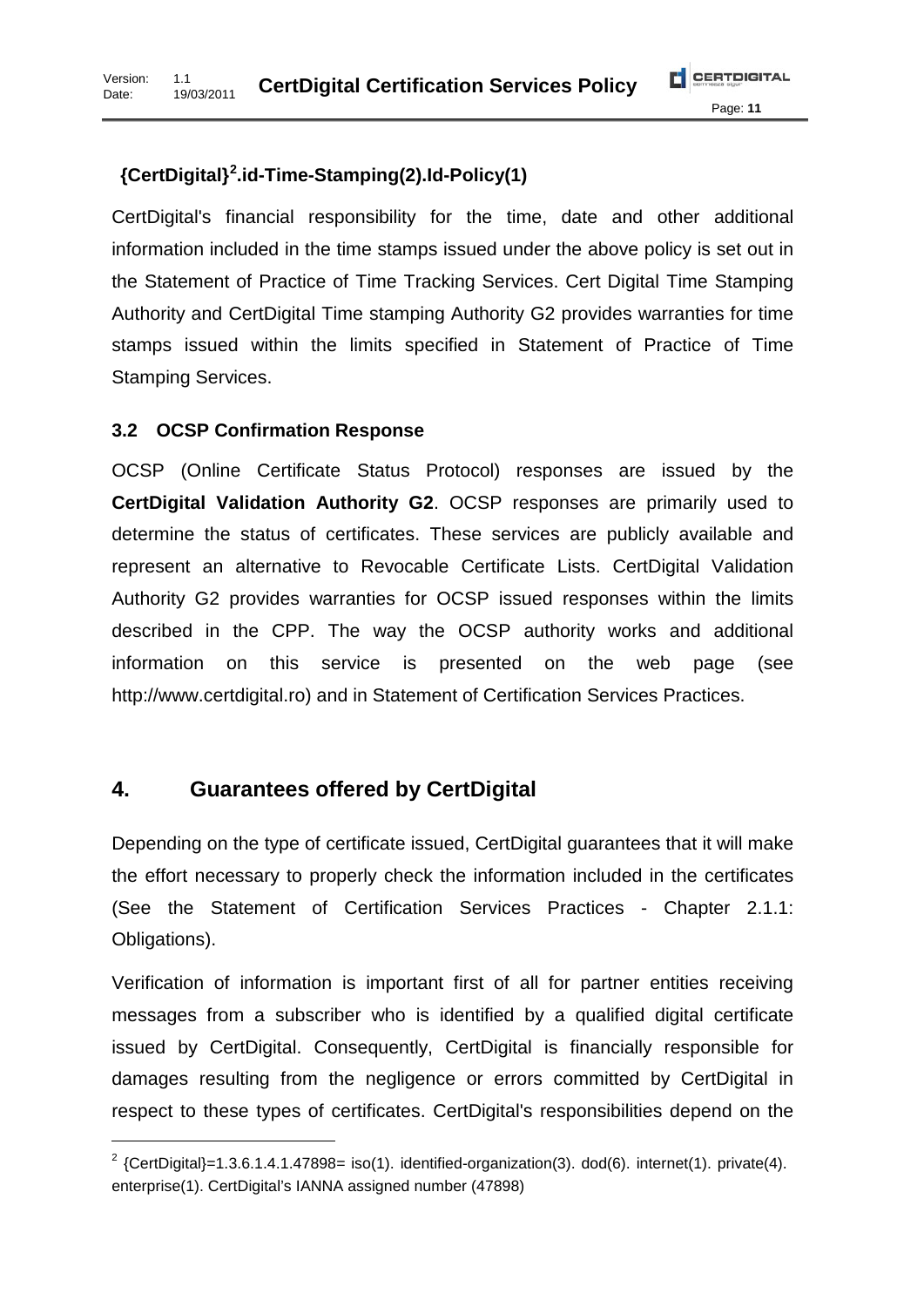subscriber's certificate class, and the responsibility lies with both the subscriber and the partner entities that trust the information in the certificate (See the Statement of Certification Services Practices)

CertDigital's warranties may be limited by certain restrictions. These restrictions are brought to the attention of the subscriber who confirms this in a statement (See the Certificate Acceptance Statement). CertDigital guarantees the uniqueness of electronic signatures for its subscribers.

# **5. Acceptance of the certificate**

CertDigital's responsibilities and warranties apply from the time the subscriber accepts the certificate. How to provide the certificate and accept the certificate are described in the Code of Practice and Procedures (see Chapter 3.5 Acceptance of the Certificate) and are detailed in the agreements concluded with the subscribers.

# **6. Certification Service**

CertDigital certification service provides four basic services:

- I. registration
- II. issuing a digital certificate,
- III. renewing a certificate,
- IV. revoke a certificate and
- V. verifying the status of a certificate
- VI. Issuing an electronic seal
- VII. renewing an electronic seal
- VIII. revoke an electronic seal and
- V. verifying the status of an electronic seal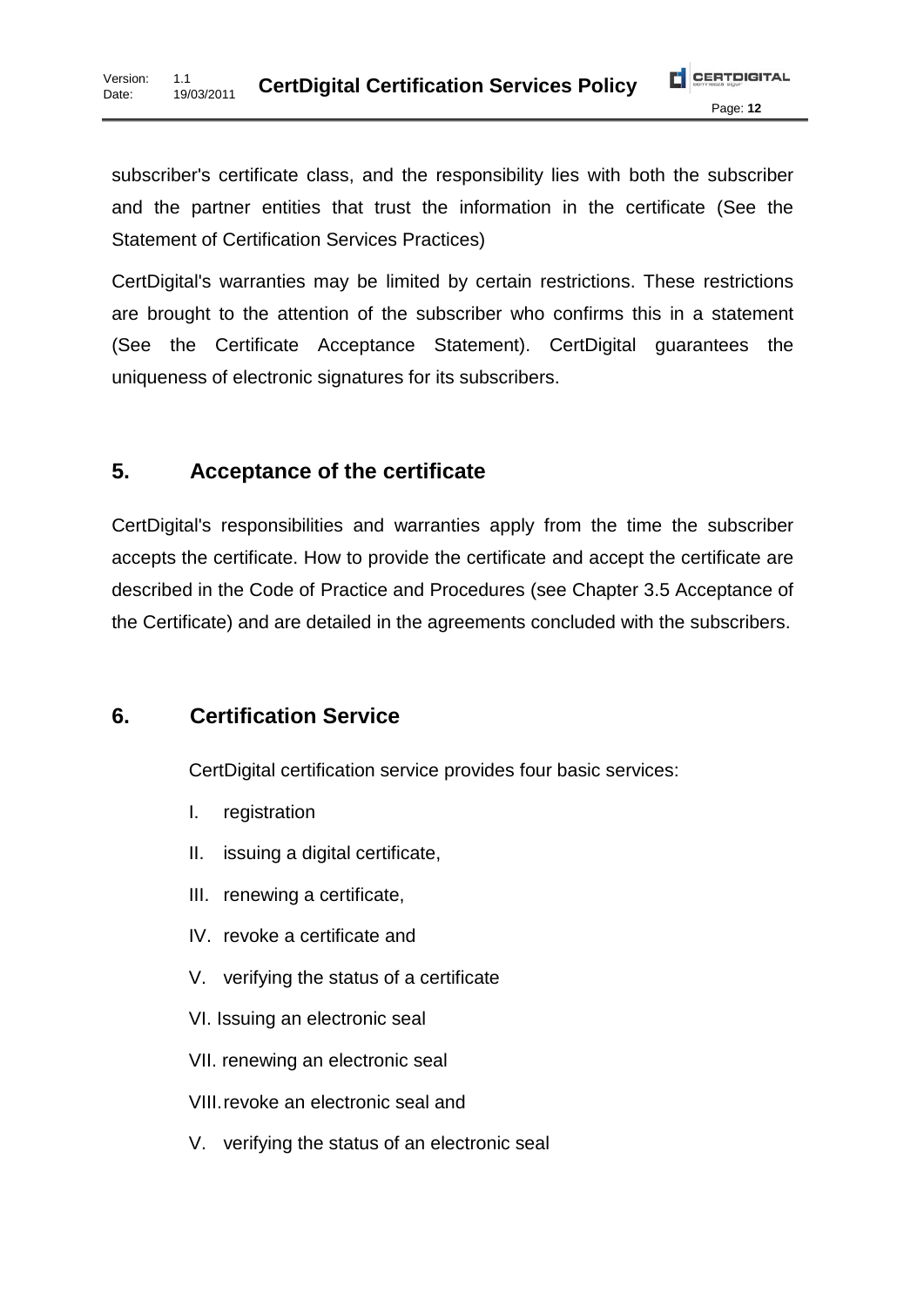CertDigital also offers the following non-repudiation services:

- I. Authority for Temporary Stamping,
- II. On-line validation of digital certificate status.
- II. On-line validation of electronic seal.

The registration is designed to verify the identity of a subscriber and precedes the issuance of the certificate (See the Statement of Certification Services Practices, Chapter 3.1 Requesting a Certificate and Chapter 3.2 Issuing the Digital Certificate).

Renewal of a certificate occurs when a registered subscriber already wishes to obtain a certificate for the same public key with the change of the period of validity (See the Statement of Certification Services Practices, Chapter 3.7 Extending the Validity of a Valid Certificate).

Revocation of a certificate occurs when the private key corresponding to the public key in the digital certificate has been compromised or is suspected of being compromised (See Statement of Certification Services Practices, Chapter 3.6 Revocation of a Certificate).

Checking the status of a certificate is a service through which CertDigital confirms the validity of a digital certificate using the CRLs issued by affiliated authorities. Verification of the status of a certificate can also be accomplished through online certificate status validation service (see the Statement of Certification Services Practices).

CertDigital allows each pair of keys (private-public) to be generated by the subscriber. CertDigital can make recommendations about key generation devices. Under certain specific conditions, CertDigital can generate unique key pairs and deliver these keys to subscribers.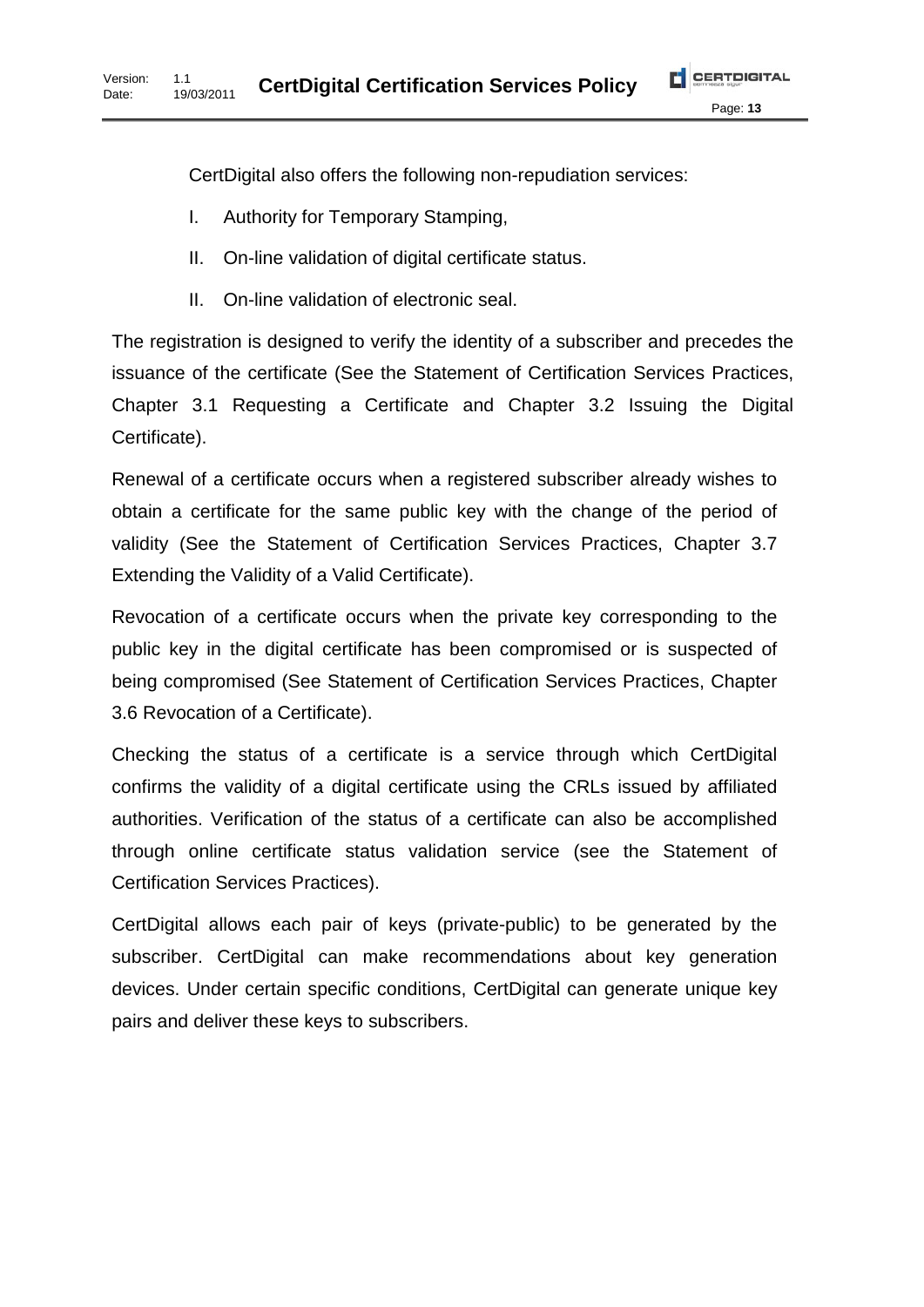# **7. Partner entity**

The partner entity is required to properly check each electronic signature on the received documents (including the digital certificate). During the verification process, the partner entity must use the procedures and resources provided by CertDigital. They specify, among other things, that the list of revoked certificates published by CertDigital and the permitted certification paths (see the statement of Certification Services Practices, Chapter 1.4.2 Registration Authority).

Each document for which digital signature verification issues are to be found must be rejected and must be verified by other means or procedures, eg verification of a document by a notary.

# **8. Subscriber**

The subscriber is required to safely keep his private key in order to prevent unauthorized access to a third party. If there is a suspicion that it was accessed by a third party, the subscriber is obliged to immediately notify the authority that issued his/her digital certificate. The information provided to the authority must be sufficient to determine precisely the identity of the person to whom the digital certificate will be revoked.

# **9. Update your certification policy**

These changes will be available to all subscribers through the CertDigital Web site. Subscribers who do not accept the changes to the certification policy should send CertDigital a statement to this effect and waive the services provided by CertDigital.